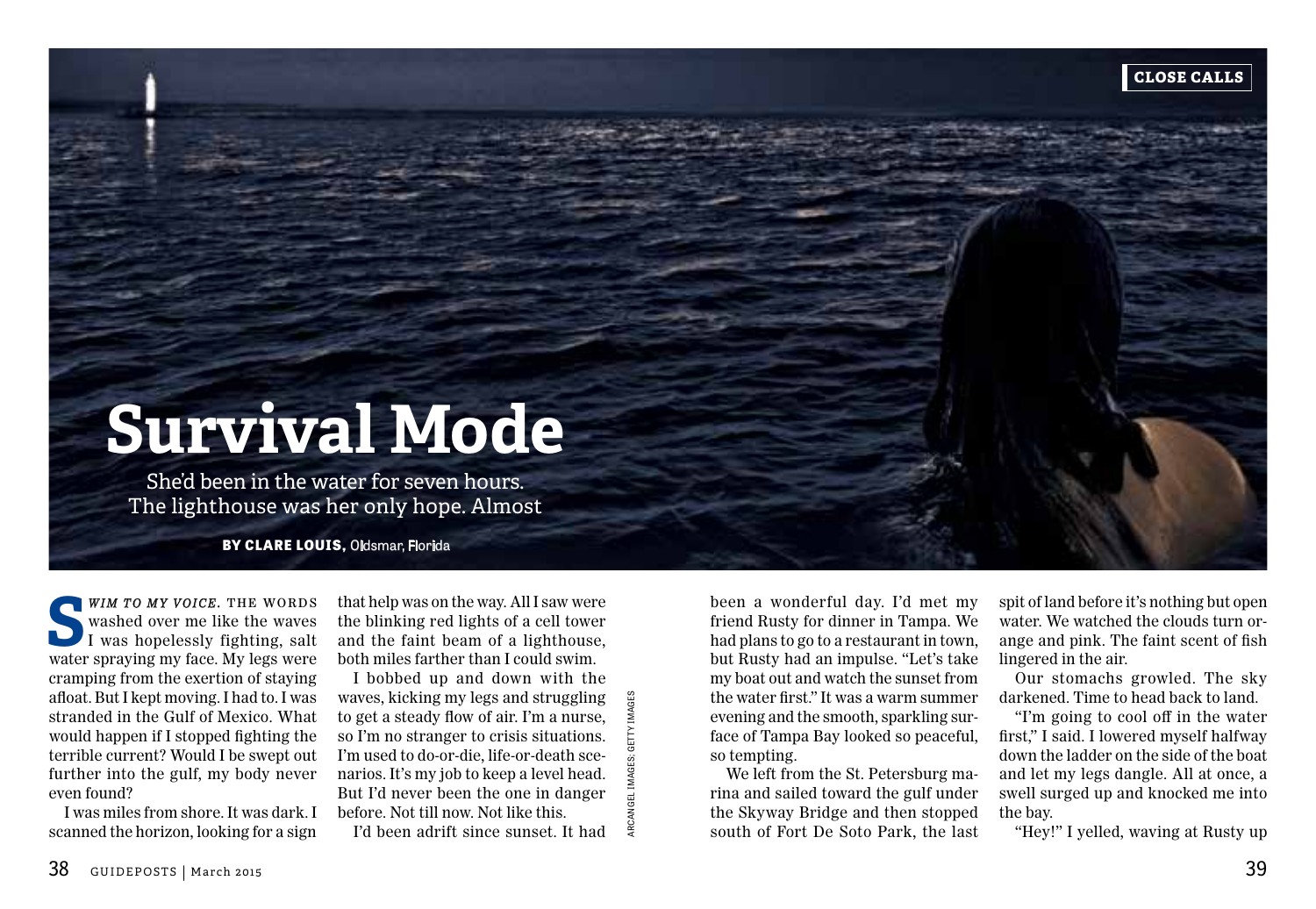## **CLOSE CALLS**

above me. "I fell overboard! Throw me a line!"

Rusty tossed a rope over the side, but the current was surprisingly fast. It whisked me away from the boat.

I swam as hard as I could. Then I heard a splash. I craned my neck to see…Rusty?

"What are you doing?" I yelled, my limbs already tiring from fighting the current. "You should stay with the boat!" Too late. We were both good swimmers—I'd been a certified diver for more than 20 years—but the tide was going out. Within seconds, the boat was little more than a tiny dot in the distance.

*Clare, don't panic,* I thought. I'd learned that panic was the deadliest factor in any emergency. But how could I be calm now? My muscles ached, it was almost dark, we were rapidly being carried out into the gulf. And nobody knew where we were.

"We have to keep our eyes on the Egmont Key lighthouse," Rusty shouted over the waves, pointing to a white light south of us. "Once we get past it, we need to swim toward the cell tower at Fort De Soto Park."

**I I**LOOKED AT THE FLICKERING<br>
lights in the distance, one white,<br>
one red, both seemingly as far<br>
away as the stars beginning to twinkle **LOOKED AT THE FLICKERING** lights in the distance, one white, away as the stars beginning to twinkle in the sky above. "I don't know if I can make it," I gasped.

"Clare, you have to," Rusty said. "Don't give up."

I wanted to berate him. Why had he



**BACK ON LAND Clare was adrift for seven hours. "As a nurse I'm used to crisis situations, but this tested all my skills and faith."**

played the hero and jumped off the boat in the first place? Why hadn't he simply stayed on board and navigated toward me? He knew better! But I couldn't waste energy dwelling on it—I had to stay calm. Focused. My survival depended on it.

My head dipped underwater and for a moment I lost sight of Rusty. The current pulled us slowly apart. "Where are you?" I yelled. "I'm scared!"

"I'm right here, Clare. Swim to my voice."

He sounded so far off! I couldn't see him. His voice became fainter and fainter, till I heard nothing at all.

I jerked. Something slimy brushed against my leg. The gulf was full of tarpon at this time of year, and tarpon was one of the bull shark's favorite prey. I tried to swim away, tried not to panic. Thunder rumbled in the distance, and storm clouds suddenly obscured the stars. *Swim to my voice,* Rusty had said. But I had nothing to guide me now. I was alone.

Not totally alone. I took a deep breath. *God,* I prayed, *it's you and me now. I'll fight with everything I have to get back to shore, but I need you to keep me safe. I can't do it on my own. I need to hear your voice.*

I'd never prayed like that before. My girlfriend and I had laughed at a singles meeting at church just a week earlier when the group leader asked us to share our testimony. *Testimony?* I'd balked. I was a regular churchgoer and faith was important to me, but I was the practical one in the family. If something needed to be done, I didn't just pray about it. I made sure it got done.

Now I was desperate. I was in surviv-

al mode. The prayer had come so naturally to me, with such conviction, like an inner voice, and for the first time since I'd drifted from the boat, I felt at ease. As I moved, a piece of slippery seaweed got tangled up in my hands. *That's the culprit,* I thought. Not a hungry shark after all.

I swam with all the energy I could muster, listening for that inner voice. But my muscles cramped, and I knew that without liquids, the cramping would only get worse. I could experience kidney failure. I looked up at the sky, a hazy moon now hanging almost directly overhead. *It must be nearly midnight.*

A flash of lightning lit the sky. All at once, the storm clouds let loose a tor-

ADVERTISEMENT

## Credit Card Debt? Solutions that can help Tory 1981

**CGA STAFF WRITER** 

Every three minutes another person falls behind on credit card debt. It's no wonder, since every major credit card company has nearly doubled the minimum monthly payment on consumers' bills. Federal Regulators forced the change because of their concern about the growing mountain of consumer debt, which stands at \$2.17 trillion. Many consumers can only pay the minimum nayment, which can take up to 30 years to pay off. Now, relief is in sight for millions of Americans.

CreditGUARD of America, a non-profit licensed debt management service provider, is making a new program available to lower debt payments and become free of all credit card debt in only three to five years. Consumers need only \$2,000 or more in total credit card debt and behind on any account, to cut their payment by 35% to 50%, and reduce or eliminate interest charges altogether.

Over 200,000 families, located throughout the U.S. have regained financial independence with CreditGUARD's licensed, bonded and insured service. CreditGUARD of America has received high marks in consumer surveys showing high consumer satisfaction and confidence. The CreditGUARD debt management program can actually turn a person's life around.

At the stars is smaller the product of the bull shares is smaller L who preclaimed Credit Clarke in the sky above. "I don't know if I can one of the bull shark's favorite prevy. I<br>
in the sky above. "I don't know if I can